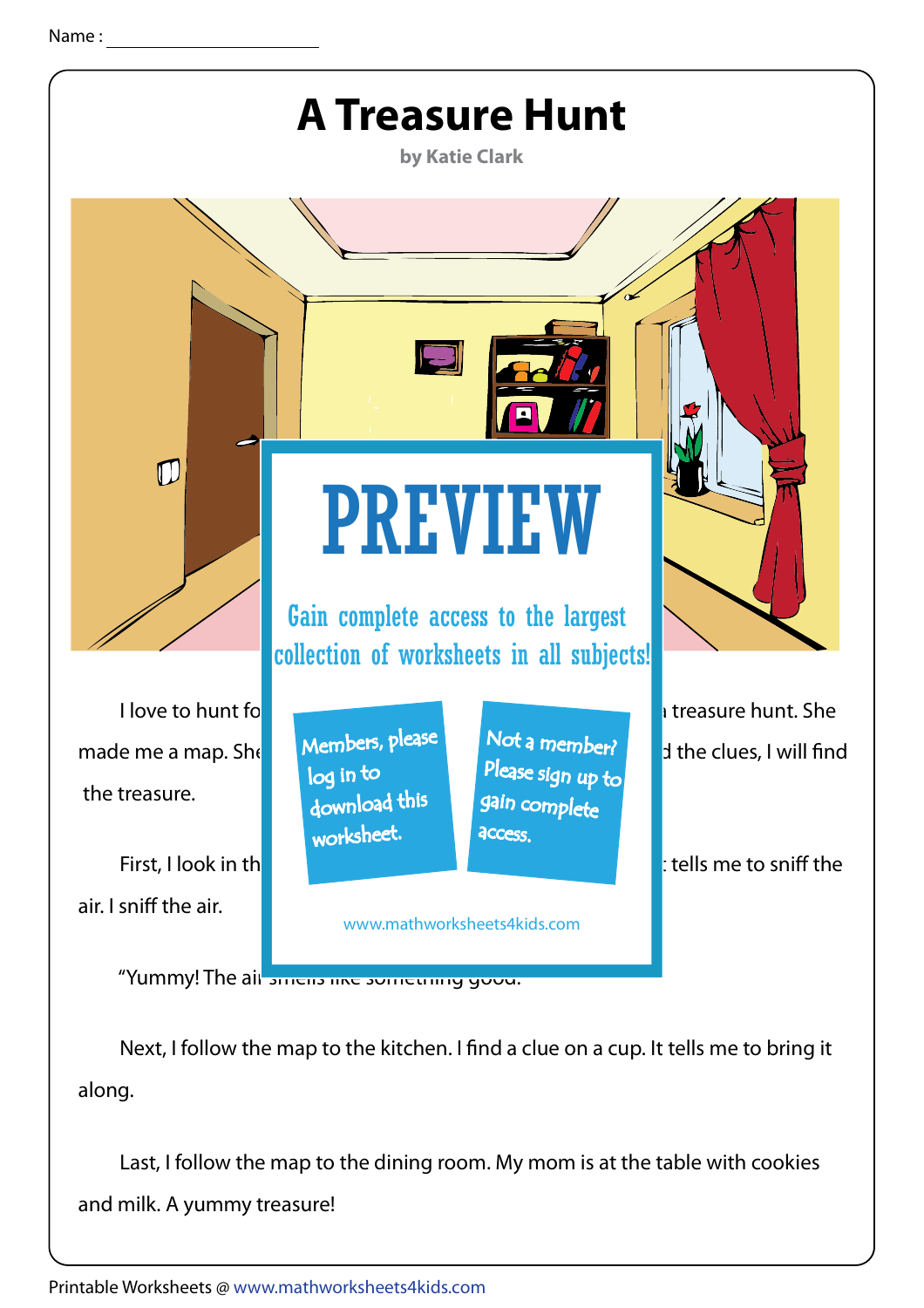| <b>A Treasure Hunt</b> |                 |                                                                                                                                                                                                                                                  |  |
|------------------------|-----------------|--------------------------------------------------------------------------------------------------------------------------------------------------------------------------------------------------------------------------------------------------|--|
| 1)                     |                 | What does the child do to find the treasure?                                                                                                                                                                                                     |  |
| 2)                     | What does the f | <b>PREVIEW</b>                                                                                                                                                                                                                                   |  |
| 3)                     | What does the s | Gain complete access to the largest<br>collection of worksheets in all subjects!<br>Not a member?<br>Members, please<br>Please sign up to<br>log in to<br>download this<br>gain complete<br>worksheet.<br>access.<br>www.mathworksheets4kids.com |  |
| 4)                     | What are the yu |                                                                                                                                                                                                                                                  |  |
| 5)                     |                 | Have you ever been on a treasure hunt?                                                                                                                                                                                                           |  |